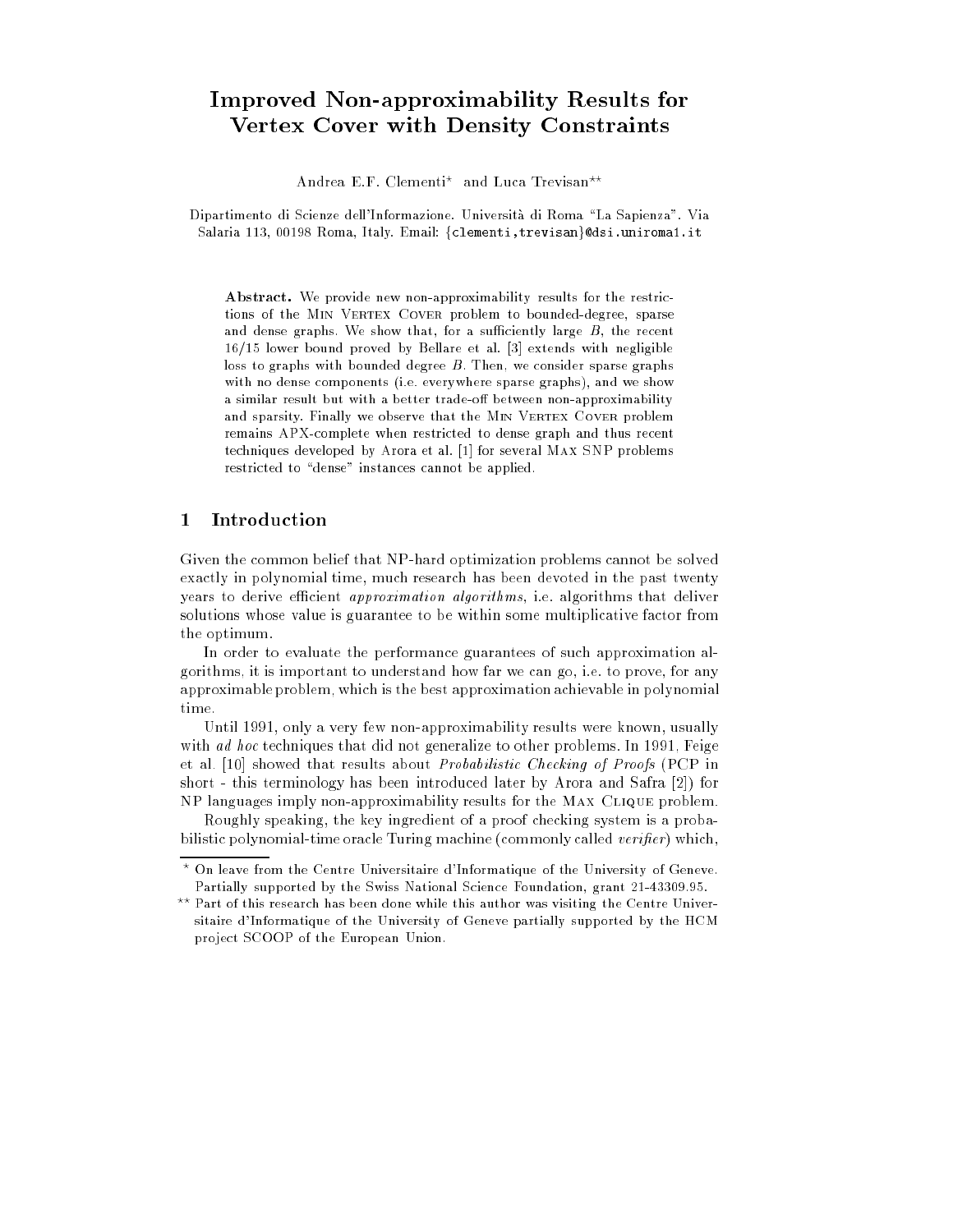given a language L and an instance  $x$ , efficiently checks the correctness of any "proof"  $\pi$  (i.e. the oracle) for the "Theorem"  $x \in L$ . Feige et al. established a rather surprising connection between the efficiency of the verifier for the language Sat and the hardness of approximating the Max Clique problem. Such a relation is sometimes called the FGLSS reduction after the names of its discoverers.

Using this new approach, in a short while, a lot of increasingly strong nonapproximability results were given for several problems. The search for further non-approximability results has recently developed into an amazingly broad field of computational complexity. Several such results are surveyed in a compendium mantained by Crescenzi and Kann [6]. We remark that two major sources of improvement have played a key role in virtually all the recent non-approximability results.

On the one hand, there have been several improvements in the efficiency of verifiers. The last achievement in this direction, due to Hastad [14], has been a verifier for Sat implying that MAX ULIQUE is not  $n<sup>2</sup>$  = 2-approximable for any  $\epsilon > 0$ .

On the other hand, much recent work has been devoted to improve the reductions from verifiers to optimization problems and those between problems themselves. Indeed, improved reductions yielded several recent breakthrough in approximability theory. Recent non-approximability results obtained via efficient reductions include Feige's tight result for MIN SET COVER [9] and Bellare et al.'s results for MAX CUT and MAX SAT [3].

This paper follows the latter approach to investigate the approximability of the MIN VERTEX COVER problem with density constraints.

The MIN VERTEX COVER problem is a fundamental graph problem and was proved to be NP-hard in the original Karp's paper [15]. It is known to be NPhard even when restricted to graphs with bounded degree [11], and this gives a clear motivation in the study of its approximability in both the general and the restricted case. In the general case, a very simple 2-approximate algorithm has been known for twenty years [13], and no better approximation algorithm has been found until now. Slightly better approximation guarantees are achievable over bounded-degree graphs [18, 4]. On the negative side, the MIN VERTEX Cover problem has been shown to be Max SNP-hard even when restricted to graphs with bounded degree by Papadimitriou and Yannakakis [19]. Their reduction is from MAX 3-SAT and uses explicit construction of expander graphs. In [20] a somehow simplied version of such reduction is presented, that gives hardness results even for graphs of maximum degree 3 (see also [4]). Combining this reduction, the non-approximability results by Bellare et al. [3] and the best known explicit construction of expanders [17], one can show that MIN VERTEX Cover is not 1.00036-approximable on bounded degree graphs.

Bellare et al. [3] give a 1.0688 lower bound for the general MIN VERTEX COVER problem by using a different technique, namely, they reduce directly from the computation of a verifier using a somehow "complementary" version of the FLGSS reduction [10]. However, their method does not apply when classes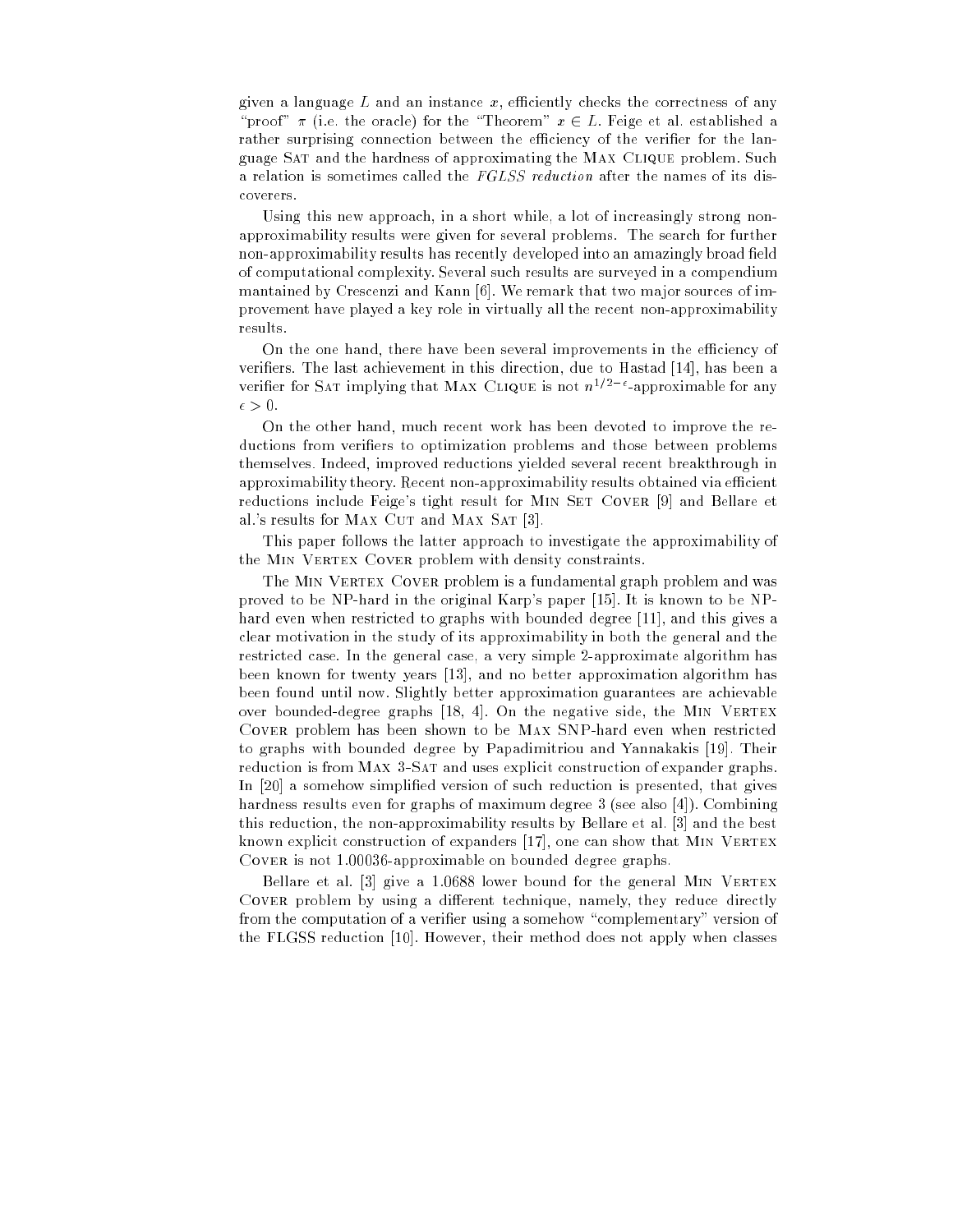of graphs in which a fixed bound on the maximum degree or some other density constraints are considered.

Since better approximation algorithms are known to exist for the bounded degree case, and since there is such a huge gap (i.e. 1.0688 vs 1.00036) between the lower bound for the general case and the lower bound for the bounded-degree case, one may be tempted to conjecture that indeed the bounded-degree version is strictly easier to approximate.

#### Our results

We provide a new characterization of the graphs resulting from the reduction from PCP verifiers to MIN VERTEX COVER [3], and we show that such graphs can be seen as the union of bipartite complete graphs. We then give a construction of a particular kind of expanders (denoted as switchers). This technical result permits us to "sparsify" the bipartite complete graphs still preserving the connectivity property required by the reduction. This allows us to show the following hardness result for MIN VERTEX COVER over bounded degree graphs by directly reducing from PCP verifiers: if  $P \neq NP$  then the MIN VERTEX COVER problem is not (1.0688 –  $\epsilon$ )-approximable even when restricted to graphs with  $\max$ imum degree  $O(1/\epsilon^*)$ . Actually, our result is fairly more general. We show that any lower bound for MIN VERTEX COVER proved using current techniques can be extended with negligible loss to the bounded-degree case, and we provide a trade-off between the degree of the graphs and the hardness result. It is worth noting that the best current non-approximability result for MAX 3-SAT is about 1.038 [3], while we can prove the MIN VERTEX COVER problem to be hard to 1.068-approximate over bounded-degree graphs. It should be then clear that our result cannot be proved using a reduction from MAX 3-SAT (such as Papadimitriou and Yannakakis' reduction) and, consequently, it is necessary to follow our approach of reducing directly from the verifier computations.

A better tradeoff can be achieved when a class of sparse graphs, slightly larger than that of bounded degree graphs, is considered. In particular, using a better (but probabilistic) construction of "sparse" switchers, we improve the above result for the class of everywhere sparse graphs i.e. graphs in which the sparsity condition is satisfied by any induced subgraph (a formal definition will be given in Section 2): If the polynomial hierarchy does not collapse, then the Min VERTEX COVER problem is not  $(1.0688 - \epsilon)$ -approximable even when restricted to everywhere  $O(1/\epsilon \log 1/\epsilon)$ -sparse graphs. We have to use the hypothesis that the polynomial hierarchy does not collapse (actually, that  $NP \not\subset P/\text{poly}$ ) because we use a *non-uniform reduction*.

We also note that the reduction appeared in [3] can be slightly modified in order to show that the MIN VERTEX COVER problem is APX-complete even when restricted to dense graphs, and in particular to graphs with large minimum degree (thus, the "dense" restriction does not admit approximation schemes). This contrasts with the fact that several other graph problems admit an approximation scheme when restricted to dense instances [1].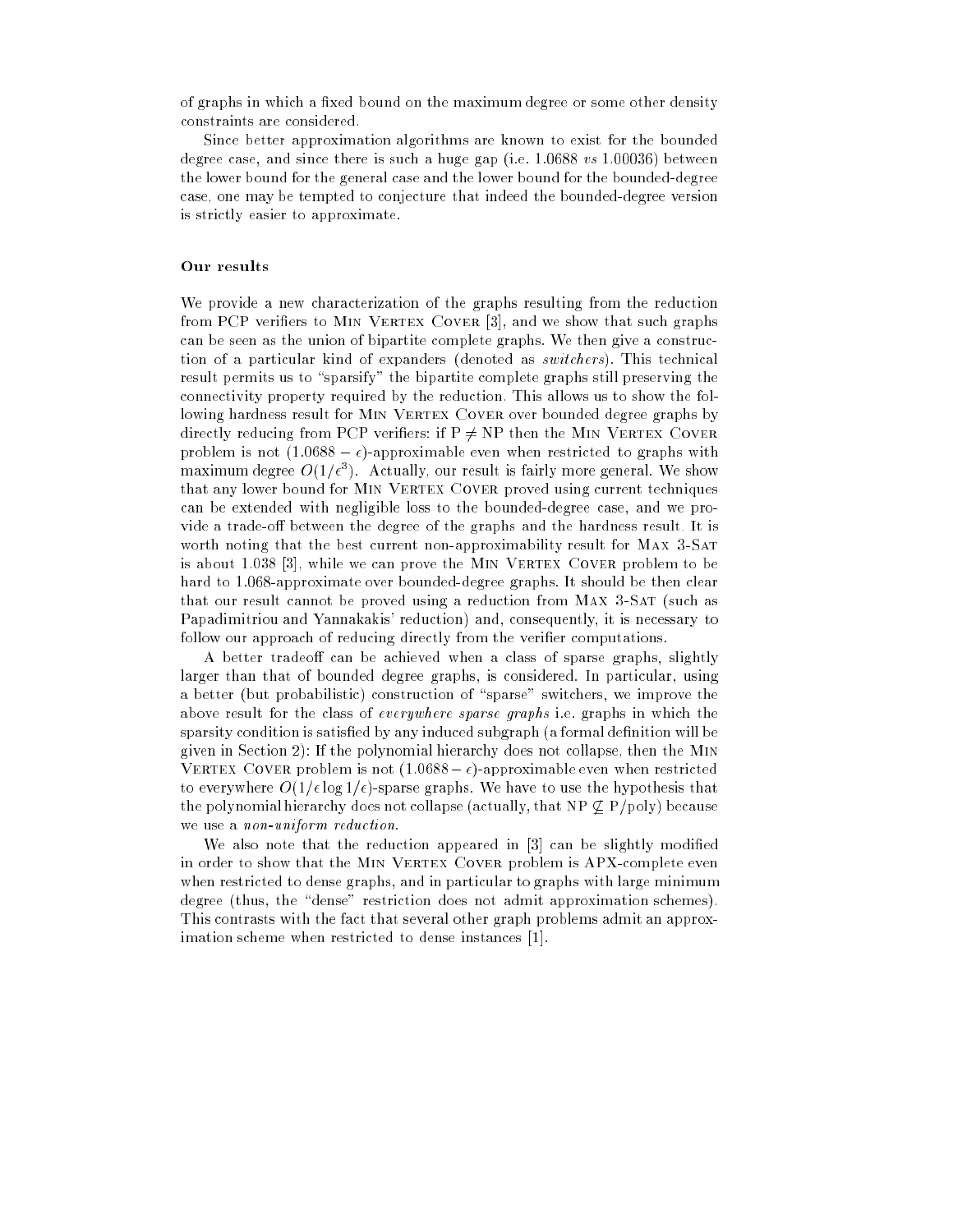#### Organization of the paper

The rest of the paper is organized as follows. In Section 2, we give some preliminary definitions and some previous results. Section 3 is devoted to both the probabilistic and the deterministic constructions of switchers. In Section 4, we use these graphs to derive the hardness results for MIN VERTEX COVER with density constraints. Finally, in Section 5, we discuss the consequences of our results for the degree of approximation of other optimization problems. Due to lack of space, all the proofs are either sketched or omitted. Full details can be found in the extended version of this paper [8].

#### $\overline{2}$ **Preliminaries**

Given a graph  $G(V, E)$ , the MIN VERTEX COVER problem is to find a cover C of G (i.e. a subset  $C \subseteq V$  such that C contains at least an endpoint of any edge in E) whose size (i.e.  $|C|$ ) is as small as possible. As usual, we will use n and m to denote the size of  $V$  and the size of  $E$ , respectively. Furthermore, given a vertex  $v \in V$ , the degree of v will be denoted as  $d(v)$ . We study the complexity of approximating the MIN VERTEX COVER problem with respect to the density of the input graphs. In particular, we will make use of the following definitions.

- 1) Bounded degree graphs. A B-bounded degree graph  $G(V, E)$   $(B > 0)$  is a graph such that, for any  $v \in V$ ,  $d(v) \leq B$ .
- 2) Everywhere sparse graphs. An everywhere k-sparse graph  $G(V, E)$  is a graph such that for any subset  $W \subseteq V$ , the graph induced by W has a number of edges which is not greater than  $k|W|$ .

Given an instance x of an optimization problem and a feasible solution  $y$  of x, we fet  $m(x, y)$  be the measure (or cost) of the solution. We also denote by  $opt(x)$  the measure of an optimum solution. The *performance ratio of y with* respect to  $x$  is defined as

$$
R(x, y) = \max \left\{ \frac{m(x, y)}{\text{opt}(x)}, \frac{\text{opt}(x)}{m(x, y)} \right\}.
$$

Note that the performance ratio is always a number no smaller than one, and is as close to one as the solution is close to the optimum.

**Definition 1 Approximation algorithm.** Let  $r > 1$  be any real; a polynomial-time algorithm is said to be r-approximate for an optimization problem  $\Pi$  if, for any instance x of  $\Pi$ , it returns a solution y feasible for x whose performance ratio is not greater than r.

 $^\circ$  in the Min VERTEX COVER problem, instances are graphs, solutions are covers, and the measure of a solution is its cardinality.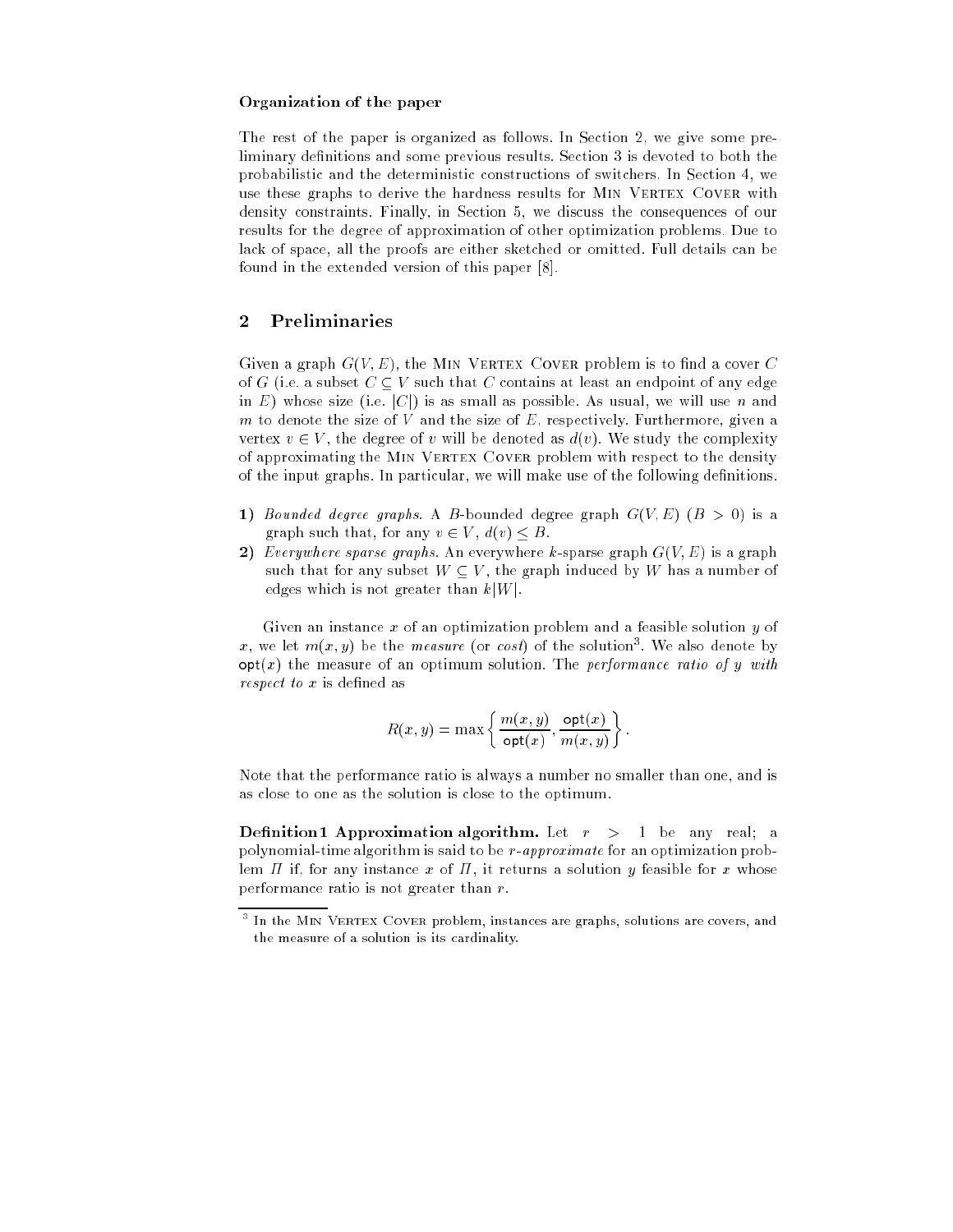**Definition 2 Approximation scheme.** An algorithm is said to be an *approximation scheme* for an optimization problem  $\Pi$ , if, for any instance x of  $\Pi$  and a rational  $r > 1$ , it returns a solution y feasible for x whose performance ratio is not greater than  $r$ . Furthermore, for any fixed  $r$ , the running time of the algorithm is polynomial in the size of x.

The class of optimization problems that admit an r-approximate algorithm for some  $r > 1$  is denoted by APX, while the class of optimization problems that admit an approximation scheme is denoted by PTAS. It is possible to define PTAS-preserving reductions among APX problems and show natural completeness results [7, 16]. In particular, the MIN VERTEX COVER problem is APXcomplete even when restricted to bounded-degree graphs [19, 16].

In which follows, we summarize the main definitions from the theory of probabilistically checkable proofs and its connections with the MIN VERTEX COVER problem. Our exposition follows [3].

A verifier is an oracle probabilistic polynomial-time Turing machine  $V$ . During its computation, <sup>V</sup> tosses random coins, reads its input and has oracle access to a string  $\pi$  called *proof.* In particular, let a be the sequence of oracle answers received by  $V$  during the course of its computation on input  $x$  and random string R. If V accepts in that particular circumstance, then we say that  $(x, R, a)$  is an accepting configuration for V. Let now x be an input and  $\pi$  be a proof. We denote by  $\mathsf{ACC}[V^\pi(x)]$  the probability over its random tosses that V accepts x using  $\pi$  as an oracle. We also denote by ACC[V(x)] the maximum of ACC[V<sup> $\pi$ </sup>(x)] over all proofs  $\pi$ .

We are interested in several parameters that determine the efficiency of the proof checking.

**Definition 3 PCP parameters.** Let x be a language, and let V be a verifier for L. Then we say that

- ${\color{black} -}$  v uses  $r(n)$  random bits (where  $r: {\color{black} {\bf Z}_1} \rightarrow {\color{black} {\bf Z}_2}$  is an integer function) if for any input x and for any proof  $\pi$ , V tosses at most  $r(|x|)$  random coins;
- ${\cal V}$  has query complexity q (where q is an integer) if for any input x, any random string R, and any proof  $\pi$ , V reads at most q bits from  $\pi$ ;
- ${\cal V}$  has free bit complexity f (where f is a real) if for any input x and any random string  $R$ , there are at most  $z<sup>i</sup>$  set of answers a such that  $(x, R, a)$  is an accepting configuration for  $V$ ;
- ${\cal V}$  has soundness s (where  $s \in [0, 1]$  is a real) if, for any  $x \notin L$ , ACC[ $V(x)$ ]  $\leq s$ ;
- ${\rm -V}$  has completeness c (where  $c \in [0,1]$  is a real) if, for any  $x \in L$ ,  $\mathsf{ACC}[V(x)] \geq c.$

**Definition 4 PCP with few free bits.** Let L be a language, let  $0 < s < c \leq 1$ be any constants, let  $f > 0$  be a real, q be a positive integer and  $r : \mathbf{Z} \to \mathbf{Z}^+$ , then we say that  $L \in \text{FPCP}_{c,s}[r, f, q]$  if a verifier V exists for L that uses  $O(r(n))$  random bits, has query complexity q, free bit complexity f, soundness  $s$  and completeness  $c$ .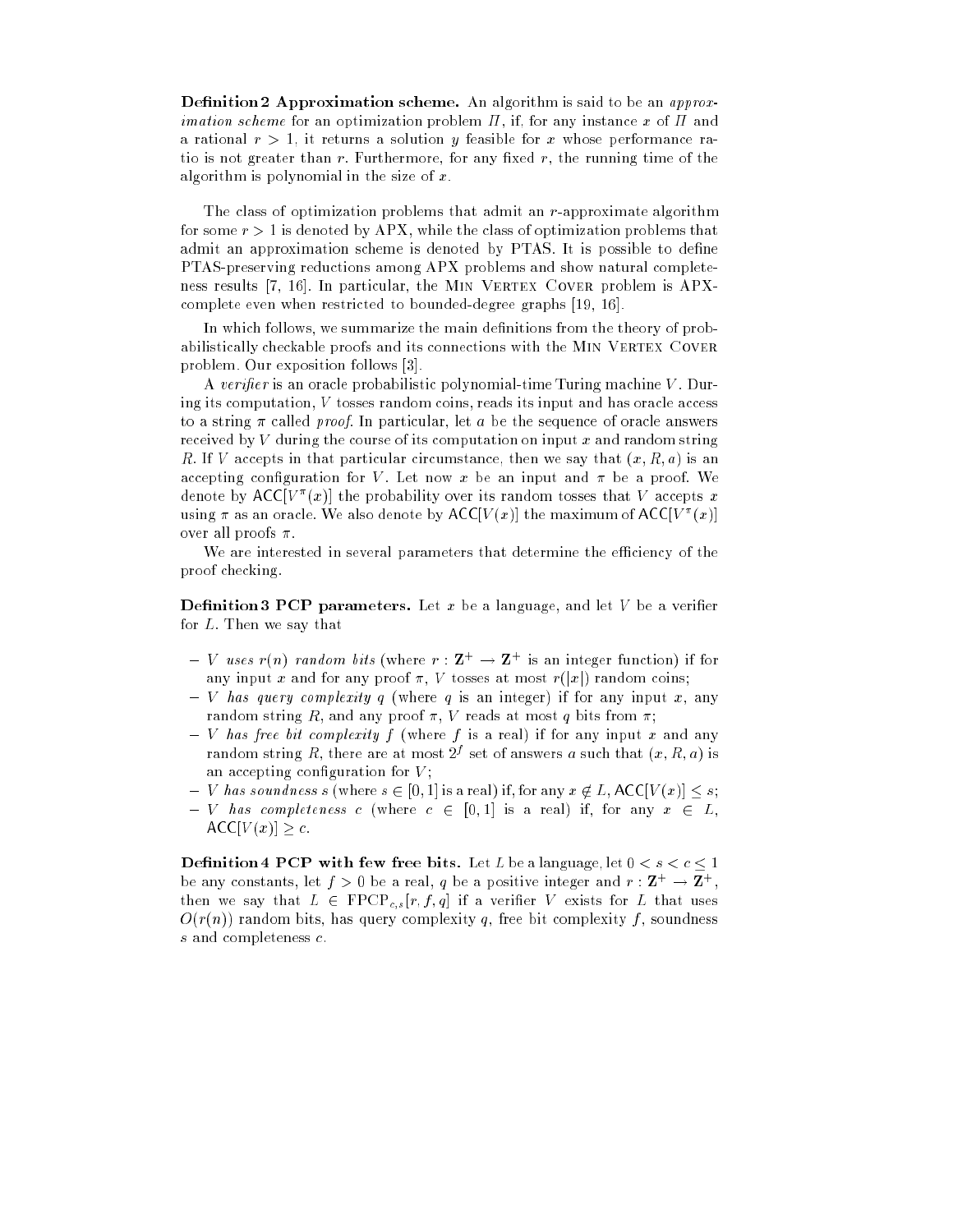The following theorem shows that the existence of efficient verifiers for any NP problem implies a non-approximability result for MIN VERTEX COVER.

Theorem 5 Non-approximability of MIN VERTEX COVER  $[10, 3]$ . Let us assume that NP  $\subseteq$  FPCP<sub>c,s</sub>[log, f, q]. Then, for any  $\epsilon > 0$ , it is NP-hard to find  $(1- \epsilon+(c-s)/(2^f - c))$ -approximate solutions for the MIN VERTEX COVER problem.

Sketch of the proof. Let  $\phi$  be an instance of the SAT problem, and let us consider the behavior of the verifier claimed in the theorem with input  $\phi$  and a proof  $\pi$ . Let  ${\bf r} = 2^{\circ \cdots \circ \circ \circ}$  be the total (polynomial) number of possible random sequences accessed by the verifier. For any of these sequences  $R$ , there are at most  $2^j$  -different accepting configurations  $(x, K, a)$ . We say that two configurations  $(x, n, a)$  and  $(x, n, a)$  are consistent if a proof a exists such that a (respectively,  $a_{\perp}$  is the set of answers received during the computation  $V^-(x, R)$  (respectively,  $V^{\circ}(x,\mathbf{a})$ ). We construct a graph  $\mathbf{G}_{\phi}$  with a node for each accepting comigurations (adding dummy conngurations, we make sure that there are exactly 24 r nodes). Then we put an edge between u and v if and only if u and v are not consistent. It is possible to show (see [10]) that there is an independent set in  $G_{\phi}$  with at least k nodes if and only if there exists a proof for  $\phi$  that makes the verifier accept at least k times over r (i.e. with probability  $k/\mathbf{r}$ ). Observe that a graph  $G_{\phi}$  with n nodes has an independent set with k nodes if and only if it has a vertex cover with  $n-k$  nodes. It follows that if  $\phi$  is satisfiable then there exists a vertex cover in  $G_{\phi}$  with at most  $r(2^{f} - c)$  nodes; otherwise any vertex cover in  $G_{\phi}$  will have at least  $r(2^{f}-s)$  nodes. Thus, any approximation factor better than  $(2<sup>f</sup> - s)/(2<sup>f</sup> - c)$  would be sufficient to decide the satisfiability of  $\phi$ .  $\Box$ 

In the following, the graphs  $G_{\phi}$  arising from the above described construction will be called *FGLSS* graphs.

The best current non-approximability result for MIN VERTEX COVER is achieved by showing that NP  $\subseteq$  FPCP<sub>1,0.794</sub>[log, 2, q] for a certain constant q [3]. This implies that it is NP-hard to 1.0688-approximate MIN VERTEX COVER.

# <sup>3</sup> Switchers

As described in the Introduction, our technical goal is to replace complete bipartite graphs with sparse bipartite graphs which preserve a sufficiently good "connectivity" property. In which follows we will define this particular kind of graphs and we will show its existence and how to generate them deterministically.

**Definition 6 Switcher.** Let  $\epsilon$  be a positive number. A bipartite graph  $G =$  $(V_1, V_2, E)$  is an  $(n_1, n_2, \epsilon)$ -switcher if the following holds:

- 1.  $|V_1| = n_1$ ,  $|V_2| = n_2$ ;
- 2. for any vertex cover C of G, either  $|V_1 C| \leq \epsilon |C|$  or  $|V_2 C| \leq \epsilon |C|$ .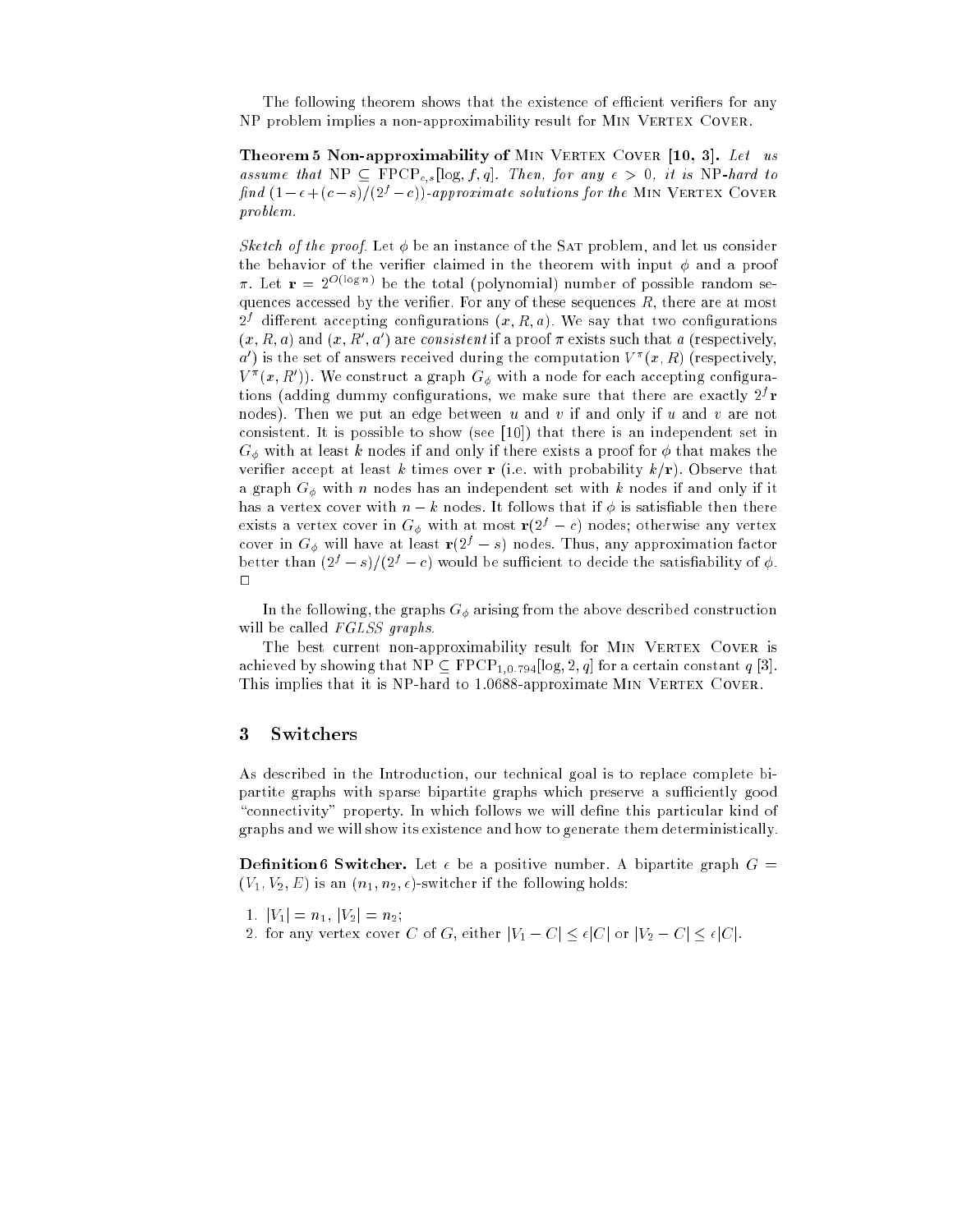Roughly speaking, a switcher is such that any of its vertex covers has to choose almost all the nodes in at least one component. It is worth noting that a bipartite complete graph over components of size  $n_1$  and  $n_2$  is an  $(n_1, n_2, 0)$ switcher. As will be shown later, bipartite complete graphs are used in the proof of Theorem 5 because of their perfect switching properties. In the next section we shall show that, essentially, constant-degree switchers suffice.

Lemma 7 Randomized construction of switchers. A constant  $c > 0$  exists such that for any  $\epsilon > 0$ , for any  $k > c(1/\epsilon) \log(1/\epsilon)$  and for any  $n_1, n_2, a 2k$ everywhere sparse  $(n_1, n_2, \epsilon)$ -switcher with at most  $k(n_1 + n_2)$  edges exists.

We shall now consider a deterministic construction that makes use of Ramanujan expnaders [17]. This will be used to prove non-approximability results for graphs with bounded degree under the assumption that  $P \neq NP$ .

**Lemma 8 Deterministic construction of switchers.** A constant  $c > 0$  exists such that, for any  $\epsilon > 0$  and any  $n_1$ ,  $n_2$  such that  $n_1 \ge n_2$ , an  $(n_1, n_2, \epsilon)$ switcher with maximum aegree  $B \leq c(n_1+n_2)/n_2$ e exists and is constructable in polynomial time.

## <sup>4</sup> Hardness results

**Theorem 9 Non-approximability of MIN VERTEX COVER-B.** Let us assume that NP  $\subseteq$  FPCP<sub>c,s</sub>[log, f,q]. Then, for any  $\epsilon > 0$ , a constant  $B =$  $O(q^+) \epsilon^+$  exists such that it is  $N$ P-hard to  $(1 - \epsilon + (\epsilon - s))/(2\epsilon - c)$ )-approximate the MIN VERTEX COVER problem on graphs with maximum degree B.

Sketch of the proof. Let  $\phi$  be an instance of SAT, and let us consider the FGLSS graph  $G_{\phi} = (V_{\phi}, E_{\phi})$ . This graph has the following characterization. Let l be the length of the proof accessed by the verifier; for any  $i = 1, \ldots, l$ , let  $\pi[i]$ be the *i*-th bit of the proof  $\pi$ , and let U[i] (respectively, Z[i]) be the set of nodes of the graph corresponding to accepting configurations in which  $\pi[i] = 1$ (respectively,  $\pi[i] = 0$ ). Finally, let  $u_i^{\vee}$  (respectively,  $z_i^{\vee}$ ) be the j-th element of <sup>U</sup> [i] (respectively, of Z[i]) in lexicographic order. Then, we can characterize the edge set of  $G_{\phi}$  as

$$
E_{\phi} = \bigcup_{i=1}^{l} \{ (u_i^{(j)}, z_i^{(k)}) : (j, k) \in K_{|U[i]|, |Z[i]|} \},
$$

where, for any  $n_1$  and  $n_2$ ,  $K_{n_1,n_2}$  is the edge set of the bipartite complete graph with vertex components  $\{1, \ldots, n_1\}$  and  $\{1, \ldots, n_2\}$ . Note that any node u of  $V_{\phi}$ belongs to at most q sets  $U[i], Z[i]$  and that  $E_{\phi}$  is indeed the union of bipartite complete graphs. In the following, intuitively, we shall substitute constant-degree switchers in place of the bipartite graphs.

ass, we are constant to be accepted forced and the such as  $\mathcal{L}_{\mathcal{A}}$ set of bits *i* such that  $|Z[i]| \geq \gamma(|Z[i]| + |U[i]|)$ . For any  $n_1$  and for any  $n_2$ , let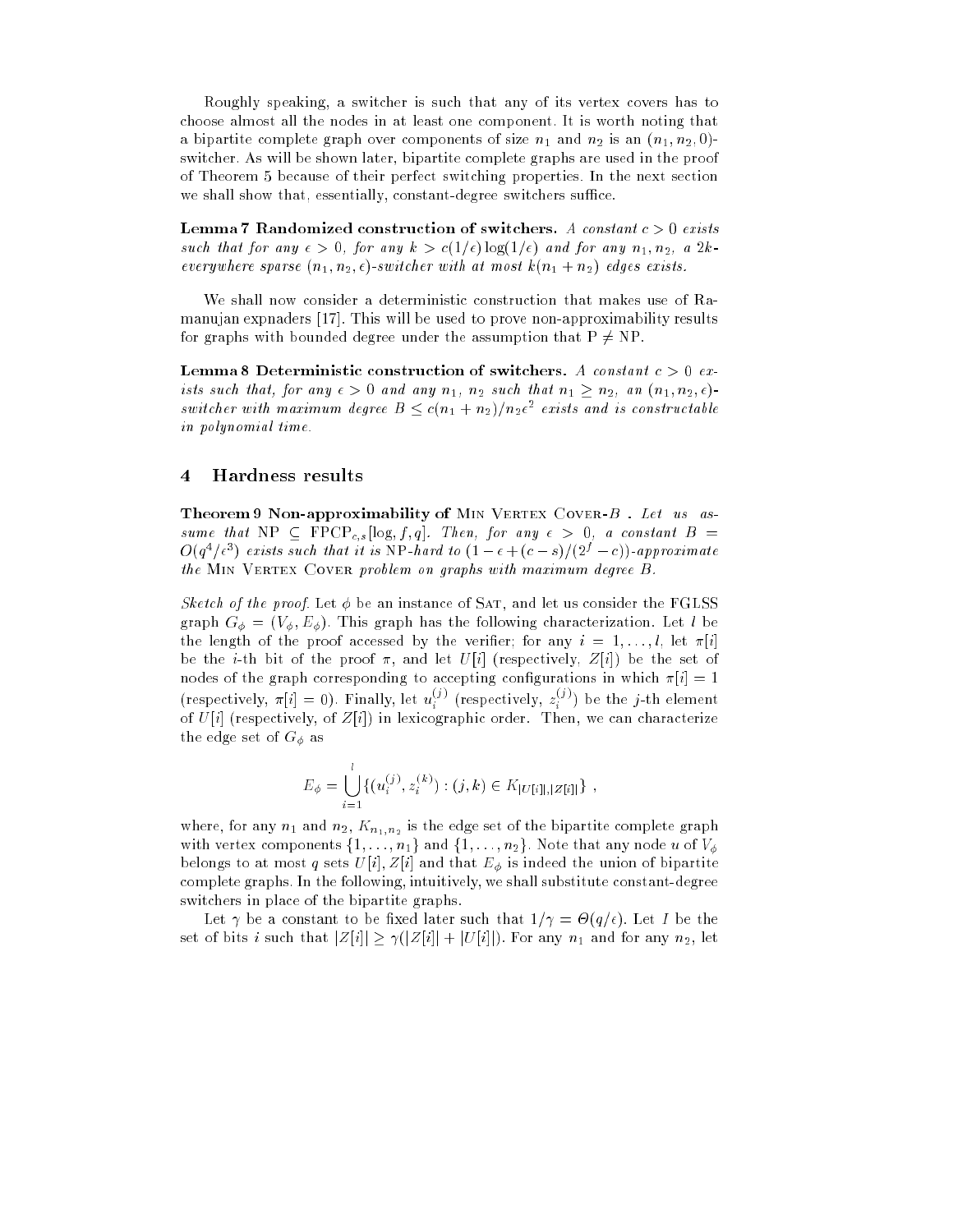$S_{n_1,n_2}$  be the set of edges of an  $(n_1,n_2,\gamma)$ -switcher (we assume that the vertex sets are  $\{1,\ldots,n_1\}$  and  $\{1,\ldots,n_2\}$  , we define a graph  $\mathrm{G}_\phi=(\mathrm{V}_\phi,\mathrm{E}_\phi)$  with the same vertex set of  $G_{\phi}$  and with edge set

$$
E'_{\phi} = \bigcup_{i \in I} \{ (u_i^{(j)}, z_i^{(k)}) : (j, k) \in S_{|U[i]|, |Z[i]|} \} .
$$

Using Lemma 8 and the assumption that the assumption that the possible to show that the show that the show that is possible to the show that is a second to the show that is a second to show that is a second to show the sho the degree of  $G_{\phi}$  is bounded by  $O(q^2/\epsilon^2)$ .

Note that  $\mathrm{G}_\phi$  is an edge-subgraph of  $\mathrm{G}_\phi$ , thus any vertex cover for  $\mathrm{G}_\phi$  is also a vertex cover for  $\mathrm{G}_{\phi}.$  It follows that if  $\phi$  is satisfiable, then

$$
\textsf{opt}(G'_\phi) \leq \textsf{opt}(G_\phi) \leq \mathbf{r}(2^f - c) \enspace .
$$

Conversely, by exploiting the switching properties of the sets  $S_{n_1,n_2}$ , we can prove that from any vertex cover C in  $G_{\phi}$  we can recover a vertex cover C in  $G_{\phi}$  such that  $|C| \leq |C| (1 + q\gamma) + q\gamma n$ . Then, if  $\phi$  is not satisfiable,

$$
\mathsf{opt}(G'_\phi) \geq \frac{1}{1+q\gamma}\mathsf{opt}(G_\phi) - \gamma 2^f q \mathbf{r} \geq \mathbf{r}(2^f-s)\left(\frac{1}{1+q\gamma} - q\gamma \frac{2^f}{2^f-s}\right) \; .
$$

 $\mathcal{L}$  , the small enough  $\mathcal{L}$  enough  $\mathcal{L}$  small enough  $\mathcal{L}$  . 200 small enough  $\mathcal{L}$ 

Using the same technique applied in the proof of Theorem 9, we can prove the following result. The main difference with respect to the proof of Theorem 9 is that this time we use sparse switchers whose existence is guaranteed by Lemma 7.

**Theorem 10.** Let us assume that  $NP \subseteq FPCP_{c,s}[\log f, q]$ . Then, for any  $\epsilon >$ U, a constant  $\kappa = O((q^2/\epsilon) \log q/\epsilon)$  exists such that the MIN VERTEX COVER problem restricted to everywhere  $\kappa$ -sparse graphs is not  $(1 - \epsilon + (c - s)/(2^s - c))$ approximable unless  $NP \subset P/poly$ .

Our techniques also yield results regarding the approximability of the Min VERTEX COVER problem on graphs having a non-linear number of edges.

An interesting consequence of Theorem 9 is the fact that any lower bound proved with the PCP technique for the MIN VERTEX COVER problem on general graphs extends without any loss to graphs with maximum degree bounded by any (thus even very slow) increasing function.

Corollary 11 (of Theorem 9). Let  $h : \mathbb{Z}^+ \to \mathbb{Z}^+$  be a computable function such that  $\lim_{t \to \infty} \frac{1}{t}$  is the form in  $\mathcal{L} = \mathcal{L} = \mathcal{L} = \mathcal{L} = \mathcal{L}$ . Then for any  $\mathcal{L} = \mathcal{L} = \mathcal{L}$ MIN VERTEX COVER problem restricted to graphs with maximum degree  $h(n)$  is NP-hard to approximate within  $1 - \epsilon + (c - s)/(2^f - c)$ .

The restriction to dense instances (i.e. graphs with  $\Omega(n^+)$  edges) of optimization graph problems often admits an efficient approximation scheme [1] even if the general problem is hard to approximate. We note, however, that this is not the case of MIN VERTEX COVER.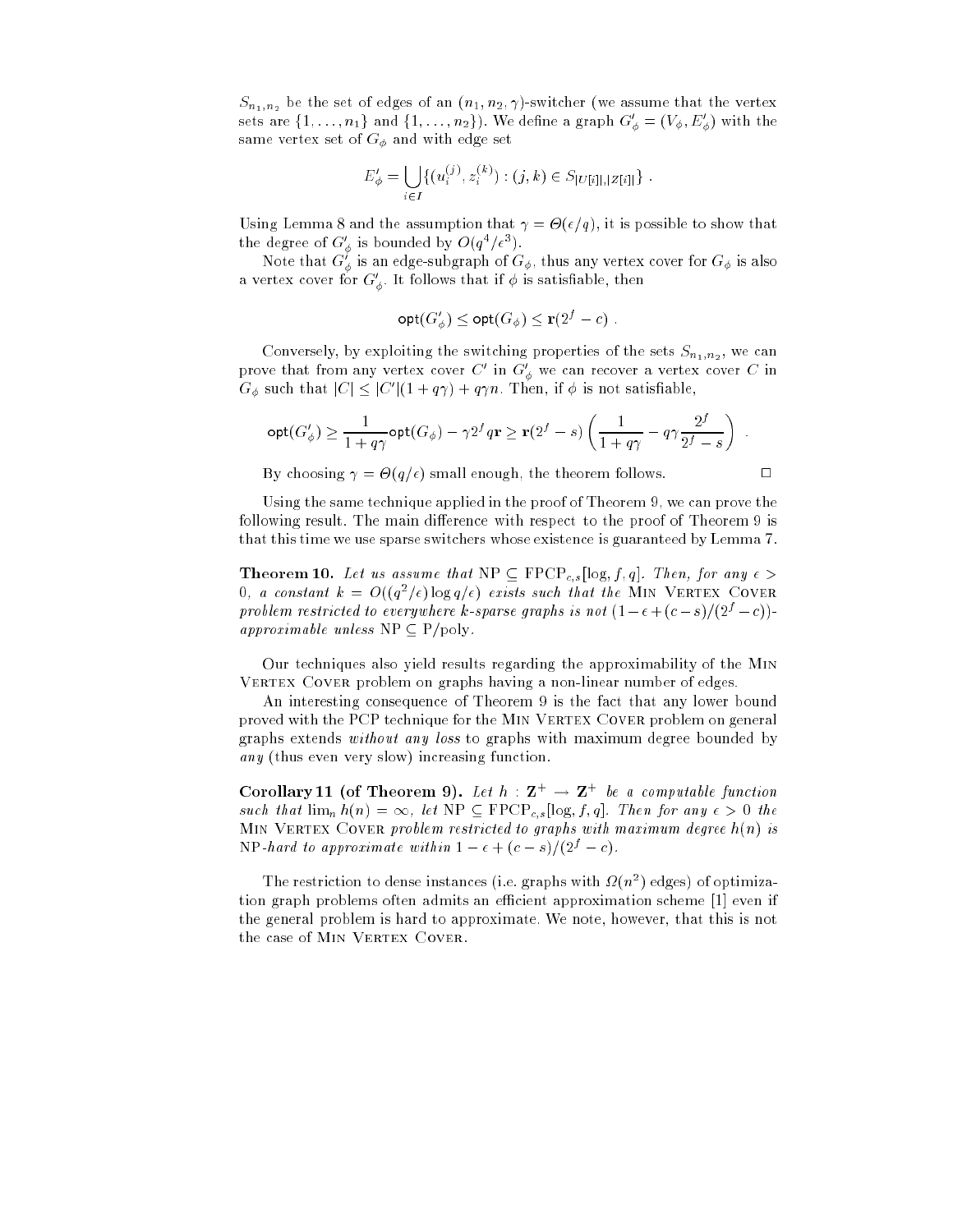Theorem 12. The MIN VERTEX COVER problem restricted to dense graphs is APX-complete. In particular, for any  $\epsilon > 0$  there exists a constant  $r > 1$  (depending on  $\epsilon$ ) such that it is NP-hard to r-approximate the MIN VERTEX COVER problem restricted to graphs such that any node has degree at least  $\epsilon|V|$ .

# <sup>5</sup> Conclusions

In this paper, we have provided new hardness results on the approximation of MIN VERTEX COVER when some density constraints on the input graphs are considered. A further motivation in determining whether or not the presence of a bound on the number of edges (or on the maximum degree) yields a more "tractable" restriction of the general problem is due to the fact that the MIN VERTEX COVER problem restricted to bounded maximum-degree graphs or to sparse ones has been used as the starting problem in several reductions to other important problems such as the restriction of the Min Steiner Tree problem to metric spaces [5]. This reduction implies a non-approximability result for Min Steiner Tree that depends on the non-approximability ratio that one can prove for vertex cover on sparse graphs and on the sparsity of such graphs (and the additional condition that the sparse graphs are such that the minimum cover is guaranteed to be a constant fraction of the number of nodes). We computed the non-approximability result for MIN STEINER TREE that arises from [19, 5, 17, 3], and it is about  $1+1/5600$ . More generally, there is a linear relation between the hardness ratio that one can prove for the Max 3-Sat problem and the consequent hardness ratio implied for the MIN STEINER TREE problem. On the other hand, our present results, combined with the best currently available verifier [3], give a worse hardness ratio for the MIN STEINER TREE problem, but the relation between the efficiency of the verifier and the hardness for MIN STEINER TREE is superlinear, and thus better verifiers will imply a larger improvement for the hardness implied by our reduction than for that implied by Papadimitriou and Yannakakis' reduction. Observe also that our results are related to the free-bit complexity of the verifier, and improvements on this query complexity measure do not imply any improvement for Papadimitriou and Yannakakis' reduction.

## Acknowledgements

We wish to thank Pierluigi Crescenzi, Jose Rolim and Madhu Sudan for several helpful discussions.

# References

1. S. Arora, D. Karger, and M. Karpinski. Polynomial time approximation schemes for dense instances of graph problems. In Proceedings of the 27th ACM Symposium on Theory of Computing, pages  $284-293$ , 1995.